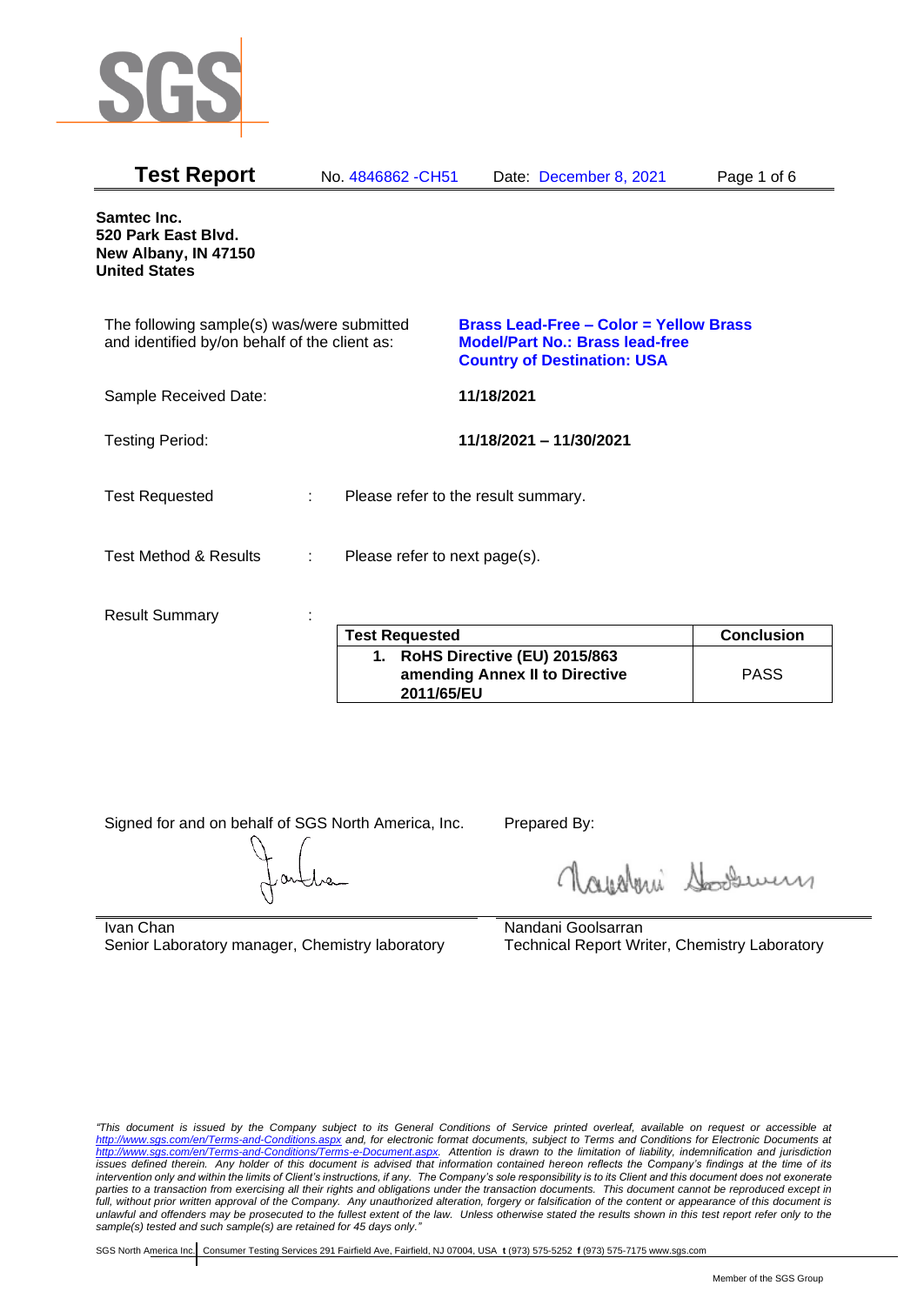

| <b>Test Report</b> | No. 4846862 - CH51 | Date: December 8, 2021 | Page 2 of 6 |
|--------------------|--------------------|------------------------|-------------|
|--------------------|--------------------|------------------------|-------------|

## **1. RoHS Directive (EU) 2015/863 amending Annex II to Directive 2011/65/EU**

## **Testing was done at an SGS Affiliate Laboratory:**

**Specimen SGS Sample ID Description No.** 1 HKT21-058386.005 Golden metal

Remarks :

 $(1)$  1 mg/kg = 1 ppm = 0.0001%

(2) MDL = Method Detection Limit

- $(3)$  ND = Not Detected  $($  < MDL)
- (4) "-" = Not Regulated

Test Method : With reference to IEC 62321-4:2013+A1:2017 and IEC62321-5:2013, analyzed by ICP-OES.

(Decision Rule: please refer to appendix 1: Category 1)

With reference to IEC62321-7-1:2015, analyzed by UV-Vis. (Decision Rule: please refer to appendix 1: Category 4)

| Test Item(s)                  | Limit | Unit                    | MDL                      | 005       |
|-------------------------------|-------|-------------------------|--------------------------|-----------|
| Cadmium (Cd)                  | 100   | mg/kg                   | $\overline{2}$           | <b>ND</b> |
| Lead (Pb)                     | 1,000 | mg/kg                   | 5                        | 32        |
| Mercury (Hg)                  | 1,000 | mg/kg                   | $\mathbf{2}$             | <b>ND</b> |
| Hexavalent Chromium (Cr(VI))▼ |       | $\mu$ g/cm <sup>2</sup> | 0.10                     | <b>ND</b> |
| Sum of PBBs                   | 1,000 | mg/kg                   |                          | <b>ND</b> |
| Monobromobiphenyl             |       | mg/kg                   | 5                        | <b>ND</b> |
| Dibromobiphenyl               |       | mg/kg                   | 5                        | ΝD        |
| Tribromobiphenyl              |       | mg/kg                   | 5                        | <b>ND</b> |
| Tetrabromobiphenyl            |       | mg/kg                   | 5                        | <b>ND</b> |
| Pentabromobiphenyl            |       | mg/kg                   | 5                        | <b>ND</b> |
| Hexabromobiphenyl             |       | mg/kg                   | 5                        | ΝD        |
| Heptabromobiphenyl            |       | mg/kg                   | 5                        | <b>ND</b> |
| Octabromobiphenyl             |       | mg/kg                   | 5                        | <b>ND</b> |
| Nonabromobiphenyl             |       | mg/kg                   | 5                        | <b>ND</b> |
| Decabromobiphenyl             |       | mg/kg                   | 5                        | <b>ND</b> |
| Sum of PBDEs                  | 1,000 | mg/kg                   | $\overline{\phantom{a}}$ | <b>ND</b> |
| Monobromodiphenyl ether       |       | mg/kg                   | 5                        | <b>ND</b> |
| Dibromodiphenyl ether         |       | mg/kg                   | 5                        | <b>ND</b> |
| Tribromodiphenyl ether        |       | mg/kg                   | 5                        | ND        |
| Tetrabromodiphenyl ether      |       | mg/kg                   | 5                        | <b>ND</b> |

*"This document is issued by the Company subject to its General Conditions of Service printed overleaf, available on request or accessible at <http://www.sgs.com/en/Terms-and-Conditions.aspx> and, for electronic format documents, subject to Terms and Conditions for Electronic Documents at [http://www.sgs.com/en/Terms-and-Conditions/Terms-e-Document.aspx.](http://www.sgs.com/en/Terms-and-Conditions/Terms-e-Document.aspx) Attention is drawn to the limitation of liability, indemnification and jurisdiction issues defined therein. Any holder of this document is advised that information contained hereon reflects the Company's findings at the time of its intervention only and within the limits of Client's instructions, if any. The Company's sole responsibility is to its Client and this document does not exonerate*  parties to a transaction from exercising all their rights and obligations under the transaction documents. This document cannot be reproduced except in *full, without prior written approval of the Company. Any unauthorized alteration, forgery or falsification of the content or appearance of this document is unlawful and offenders may be prosecuted to the fullest extent of the law. Unless otherwise stated the results shown in this test report refer only to the sample(s) tested and such sample(s) are retained for 45 days only."*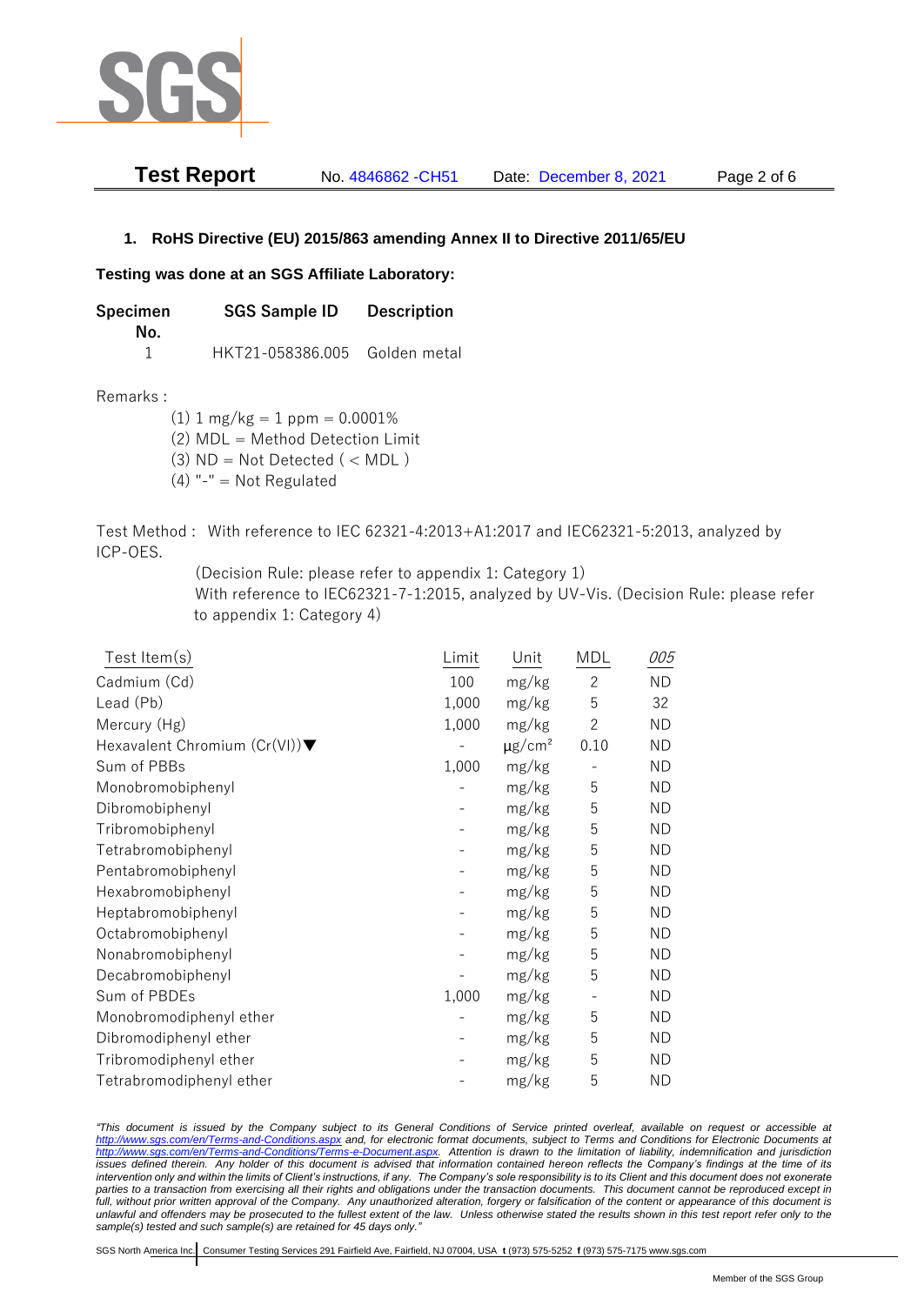

| <b>Test Report</b>       | No. 4846862 - CH51       | Date: December 8, 2021 |            |            | Page 3 of 6 |
|--------------------------|--------------------------|------------------------|------------|------------|-------------|
| Test Item $(s)$          | Limit                    | Unit                   | <b>MDL</b> | <u>005</u> |             |
| Pentabromodiphenyl ether | $\overline{\phantom{a}}$ | mg/kg                  | 5          | <b>ND</b>  |             |
| Hexabromodiphenyl ether  | $\overline{\phantom{a}}$ | mg/kg                  | 5          | <b>ND</b>  |             |
| Heptabromodiphenyl ether | $\overline{\phantom{a}}$ | mg/kg                  | 5          | <b>ND</b>  |             |
| Octabromodiphenyl ether  | $\overline{\phantom{a}}$ | mg/kg                  | 5          | <b>ND</b>  |             |
| Nonabromodiphenyl ether  | $\overline{\phantom{a}}$ | mg/kg                  | 5          | ΝD         |             |
| Decabromodiphenyl ether  | $\overline{\phantom{a}}$ | mg/kg                  | 5          | ΝD         |             |

Notes :

(1) The maximum permissible limit is quoted from RoHS Directive (EU) 2015/863.

IEC 62321 series is equivalent to EN 62321 series

[http://www.cenelec.eu/dyn/www/f?p=104:30:1742232870351101::::FSP\\_ORG\\_ID,FSP\\_LANG\\_](http://www.cenelec.eu/dyn/www/f?p=104:30:1742232870351101::::FSP_ORG_ID,FSP_LANG_ID:1258637,25) [ID:1258637,25](http://www.cenelec.eu/dyn/www/f?p=104:30:1742232870351101::::FSP_ORG_ID,FSP_LANG_ID:1258637,25)

(2)  $\blacktriangledown$  = a. The sample is positive for Cr(VI) if the Cr(VI) concentration is greater than 0.13  $\mu$  g/cm2. The sample coating is considered to contain Cr(VI)

b. The sample is negative for Cr(VI) if Cr(VI) is ND (concentration less than 0.10  $\mu$  g/cm2). The coating is considered a non-Cr(VI) based coating

c. The result between 0.10  $\mu$  g/cm2 and 0.13  $\mu$  g/cm2 is considered to be

inconclusive - unavoidable coating variations may influence the determination

Information on storage conditions and production date of the tested sample is unavailable and thus Cr(VI) results represent status of the sample at the time of testing.

*"This document is issued by the Company subject to its General Conditions of Service printed overleaf, available on request or accessible at <http://www.sgs.com/en/Terms-and-Conditions.aspx> and, for electronic format documents, subject to Terms and Conditions for Electronic Documents at [http://www.sgs.com/en/Terms-and-Conditions/Terms-e-Document.aspx.](http://www.sgs.com/en/Terms-and-Conditions/Terms-e-Document.aspx) Attention is drawn to the limitation of liability, indemnification and jurisdiction issues defined therein. Any holder of this document is advised that information contained hereon reflects the Company's findings at the time of its intervention only and within the limits of Client's instructions, if any. The Company's sole responsibility is to its Client and this document does not exonerate parties to a transaction from exercising all their rights and obligations under the transaction documents. This document cannot be reproduced except in full, without prior written approval of the Company. Any unauthorized alteration, forgery or falsification of the content or appearance of this document is unlawful and offenders may be prosecuted to the fullest extent of the law. Unless otherwise stated the results shown in this test report refer only to the sample(s) tested and such sample(s) are retained for 45 days only."*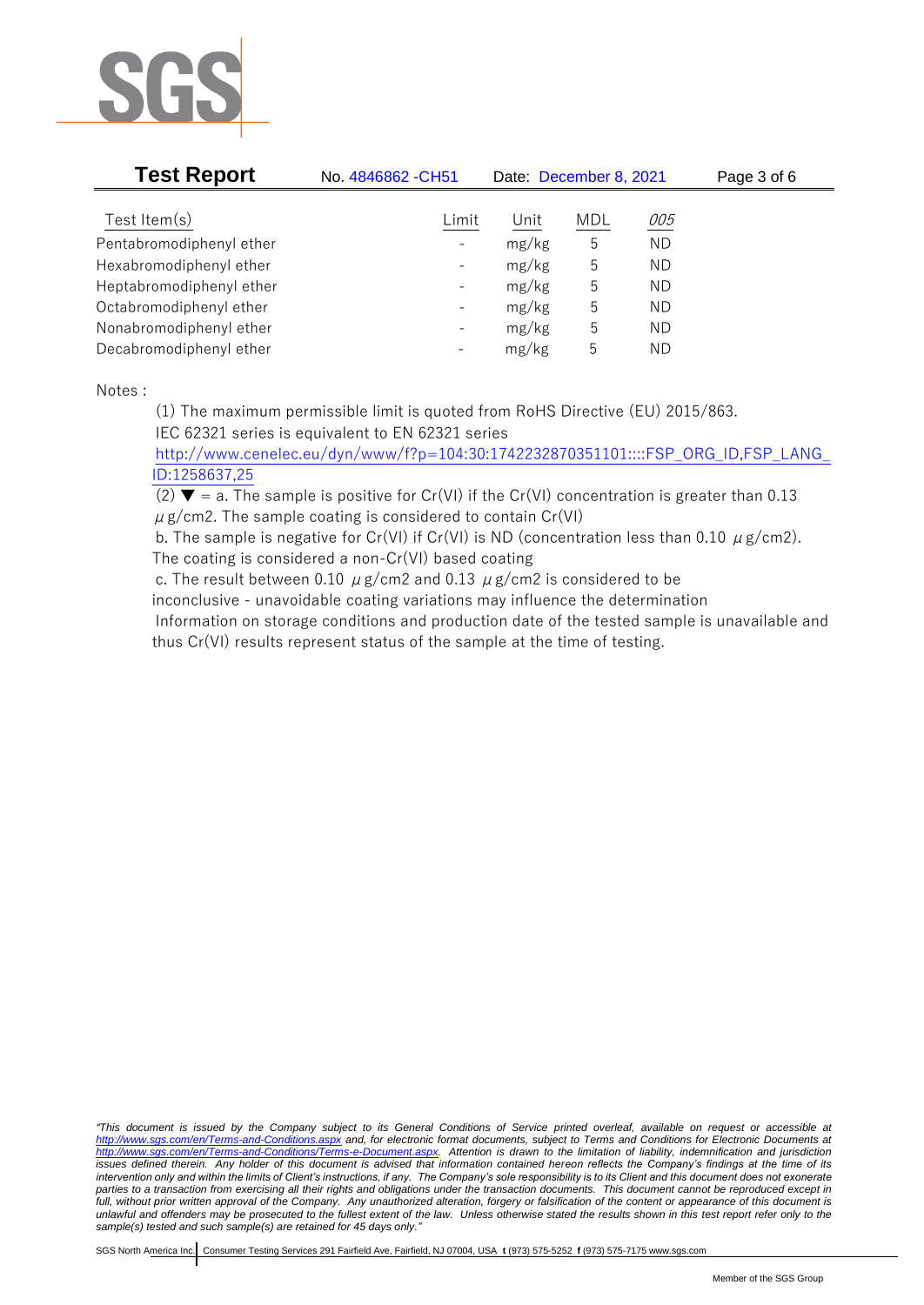

**Test Report** No. 4846862 -CH51 Date: December 8, 2021 Page 4 of 6

## Appendix 1

| Category       | Decision Rule Statement                                                                                                                                                                                                                                                                                                                                                                                                                                                                                                                                                                                                                                                                                                                                                                                                                                                                                                                                                                                                                                                                                                                                                                                                                                                                                                                                                                                                                                                                                            |
|----------------|--------------------------------------------------------------------------------------------------------------------------------------------------------------------------------------------------------------------------------------------------------------------------------------------------------------------------------------------------------------------------------------------------------------------------------------------------------------------------------------------------------------------------------------------------------------------------------------------------------------------------------------------------------------------------------------------------------------------------------------------------------------------------------------------------------------------------------------------------------------------------------------------------------------------------------------------------------------------------------------------------------------------------------------------------------------------------------------------------------------------------------------------------------------------------------------------------------------------------------------------------------------------------------------------------------------------------------------------------------------------------------------------------------------------------------------------------------------------------------------------------------------------|
| $\overline{1}$ | The decision rule for conformity reporting is based on the non-binary statement with quard band (is<br>equal to the expanded measurement uncertainty with a 95% coverage probability, w = U95) in<br>ILAC-G8:09/2019 Clause 4.2.3.<br>"Pass - the measured value is within (or below / above) the acceptance limit, where the<br>А.<br>acceptance limit is below / above to the quard band." or "Pass - The measured values were<br>observed in tolerance at the points tested. The specific false accept risk is up to 2.5%.".<br>"Conditional Pass - The measured values were observed in tolerance at the points tested.<br>В.<br>However, a portion of the expanded measurement uncertainty intervals about one or more<br>measured values exceeded / out of tolerance. When the measured result is close to the<br>tolerance, the specific false accept risk is up to 50%.".<br>C.<br>"Conditional Fail - One or more measured values were observed out of tolerance at the<br>points tested. However, a portion of the expanded measurement uncertainty intervals about<br>one or more measured values were in tolerance. When the measured result is close to the<br>tolerance, the specific false reject risk is up to 50%.".<br>"Fail - the measured value is out of (or below / above) the tolerance limit added / subtracted<br>D.<br>to the quard band." or "Fail - One or more measured values were observed out of tolerance<br>at the points tested". The specific false reject risk is up to 2.5%. |
| $\overline{2}$ | The decision rule for conformity reporting is based on BS EN 1811:2011+A1:2015: Reference test<br>method for release of nickel from all post assemblies which are inserted into pierced parts of the<br>human body and articles intended to come into direct and prolonged contact with the skin in<br>Section 9.2 interpretation of results.                                                                                                                                                                                                                                                                                                                                                                                                                                                                                                                                                                                                                                                                                                                                                                                                                                                                                                                                                                                                                                                                                                                                                                      |
| $\overline{3}$ | The decision rule for conformity reporting is based on the general consideration of simple<br>acceptance as stated in ISO/IEC Guide 98-3: "Uncertainty of measurement - Part 3: Guide to the<br>expression of uncertainty in measurement (GUM 1995)", and more specifically for analytical<br>measurements to the EURACHEM/CITAC Guide 2012 "Quantifying Uncertainty in Analytical<br>Measurement *                                                                                                                                                                                                                                                                                                                                                                                                                                                                                                                                                                                                                                                                                                                                                                                                                                                                                                                                                                                                                                                                                                                |
| 4              | The decision rule for conformity reporting is according to the IEC 62321-7-1 Edition 1.0 2015-09<br>Section 7: Table 1-(comparison to standard and interpretation of result)                                                                                                                                                                                                                                                                                                                                                                                                                                                                                                                                                                                                                                                                                                                                                                                                                                                                                                                                                                                                                                                                                                                                                                                                                                                                                                                                       |
| $\overline{5}$ | The decision rule for conformity reporting is according to the IEC 62321-3-1 Edition 1.0 2013-06<br>Annex A.3 interpretation of result.                                                                                                                                                                                                                                                                                                                                                                                                                                                                                                                                                                                                                                                                                                                                                                                                                                                                                                                                                                                                                                                                                                                                                                                                                                                                                                                                                                            |
| $\overline{6}$ | The decision rule for conformity reporting is according to the GB/T 26125-2011 Annex A to H                                                                                                                                                                                                                                                                                                                                                                                                                                                                                                                                                                                                                                                                                                                                                                                                                                                                                                                                                                                                                                                                                                                                                                                                                                                                                                                                                                                                                        |
| 7              | The decision rule for conformity reporting is according to the requested specification or standard<br>(ASTM F963-17 section 4.3.5)                                                                                                                                                                                                                                                                                                                                                                                                                                                                                                                                                                                                                                                                                                                                                                                                                                                                                                                                                                                                                                                                                                                                                                                                                                                                                                                                                                                 |
| $\overline{8}$ | The decision rule for conformity reporting is according to the requested specification or standard<br>(AS/NZS ISO 8124 Part 3 section 4.2)                                                                                                                                                                                                                                                                                                                                                                                                                                                                                                                                                                                                                                                                                                                                                                                                                                                                                                                                                                                                                                                                                                                                                                                                                                                                                                                                                                         |
| Remark         | If the decision rule is not feasible to be used and the uncertainty of the result is able to be provided.<br>the uncertainty range of the result will be shown in the report. Otherwise, only result will be shown<br>in the report.                                                                                                                                                                                                                                                                                                                                                                                                                                                                                                                                                                                                                                                                                                                                                                                                                                                                                                                                                                                                                                                                                                                                                                                                                                                                               |

*"This document is issued by the Company subject to its General Conditions of Service printed overleaf, available on request or accessible at <http://www.sgs.com/en/Terms-and-Conditions.aspx> and, for electronic format documents, subject to Terms and Conditions for Electronic Documents at [http://www.sgs.com/en/Terms-and-Conditions/Terms-e-Document.aspx.](http://www.sgs.com/en/Terms-and-Conditions/Terms-e-Document.aspx) Attention is drawn to the limitation of liability, indemnification and jurisdiction issues defined therein. Any holder of this document is advised that information contained hereon reflects the Company's findings at the time of its intervention only and within the limits of Client's instructions, if any. The Company's sole responsibility is to its Client and this document does not exonerate parties to a transaction from exercising all their rights and obligations under the transaction documents. This document cannot be reproduced except in full, without prior written approval of the Company. Any unauthorized alteration, forgery or falsification of the content or appearance of this document is unlawful and offenders may be prosecuted to the fullest extent of the law. Unless otherwise stated the results shown in this test report refer only to the sample(s) tested and such sample(s) are retained for 45 days only."*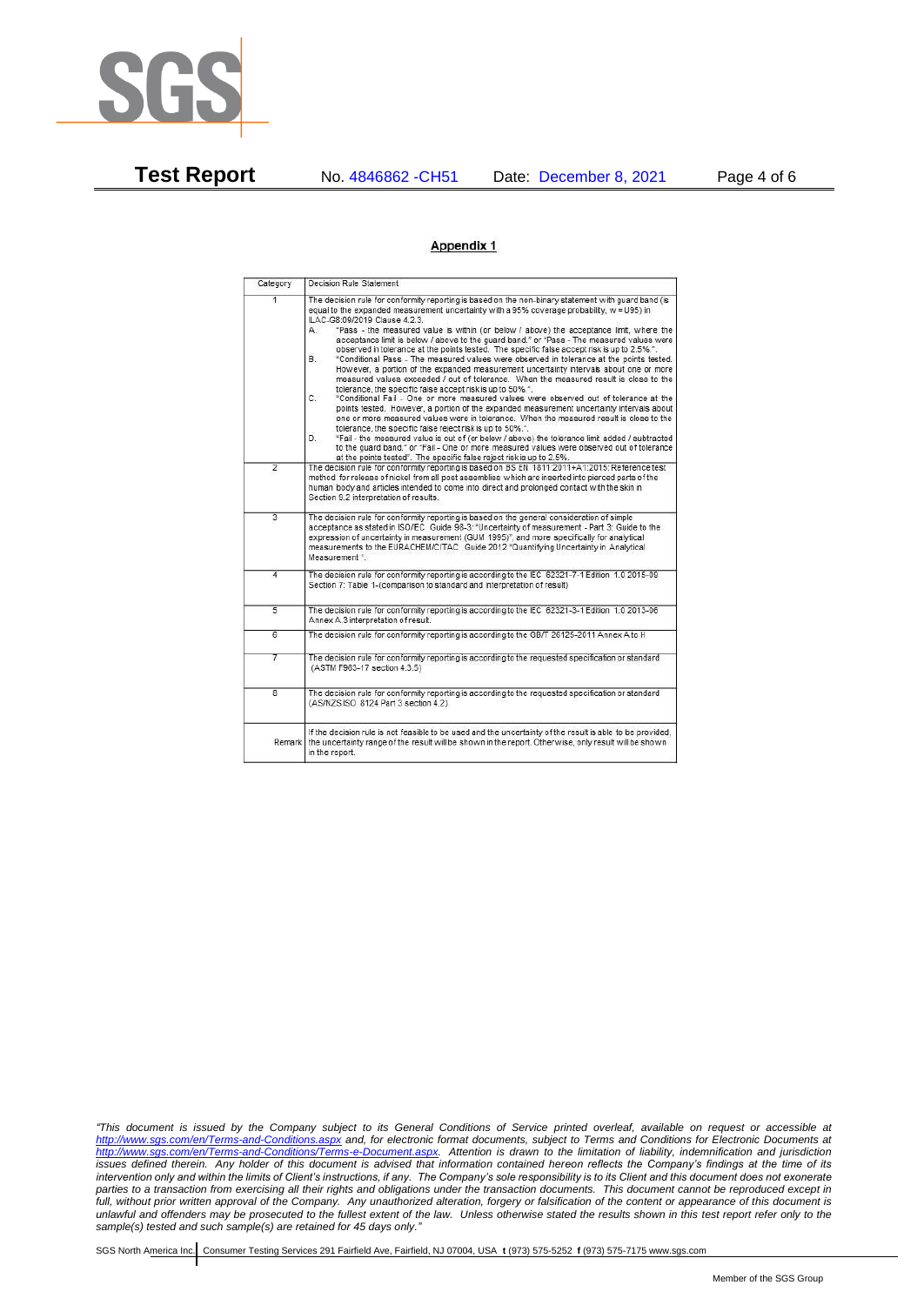



*"This document is issued by the Company subject to its General Conditions of Service printed overleaf, available on request or accessible at <http://www.sgs.com/en/Terms-and-Conditions.aspx> and, for electronic format documents, subject to Terms and Conditions for Electronic Documents at [http://www.sgs.com/en/Terms-and-Conditions/Terms-e-Document.aspx.](http://www.sgs.com/en/Terms-and-Conditions/Terms-e-Document.aspx) Attention is drawn to the limitation of liability, indemnification and jurisdiction issues defined therein. Any holder of this document is advised that information contained hereon reflects the Company's findings at the time of its intervention only and within the limits of Client's instructions, if any. The Company's sole responsibility is to its Client and this document does not exonerate*  parties to a transaction from exercising all their rights and obligations under the transaction documents. This document cannot be reproduced except in *full, without prior written approval of the Company. Any unauthorized alteration, forgery or falsification of the content or appearance of this document is unlawful and offenders may be prosecuted to the fullest extent of the law. Unless otherwise stated the results shown in this test report refer only to the sample(s) tested and such sample(s) are retained for 45 days only."*